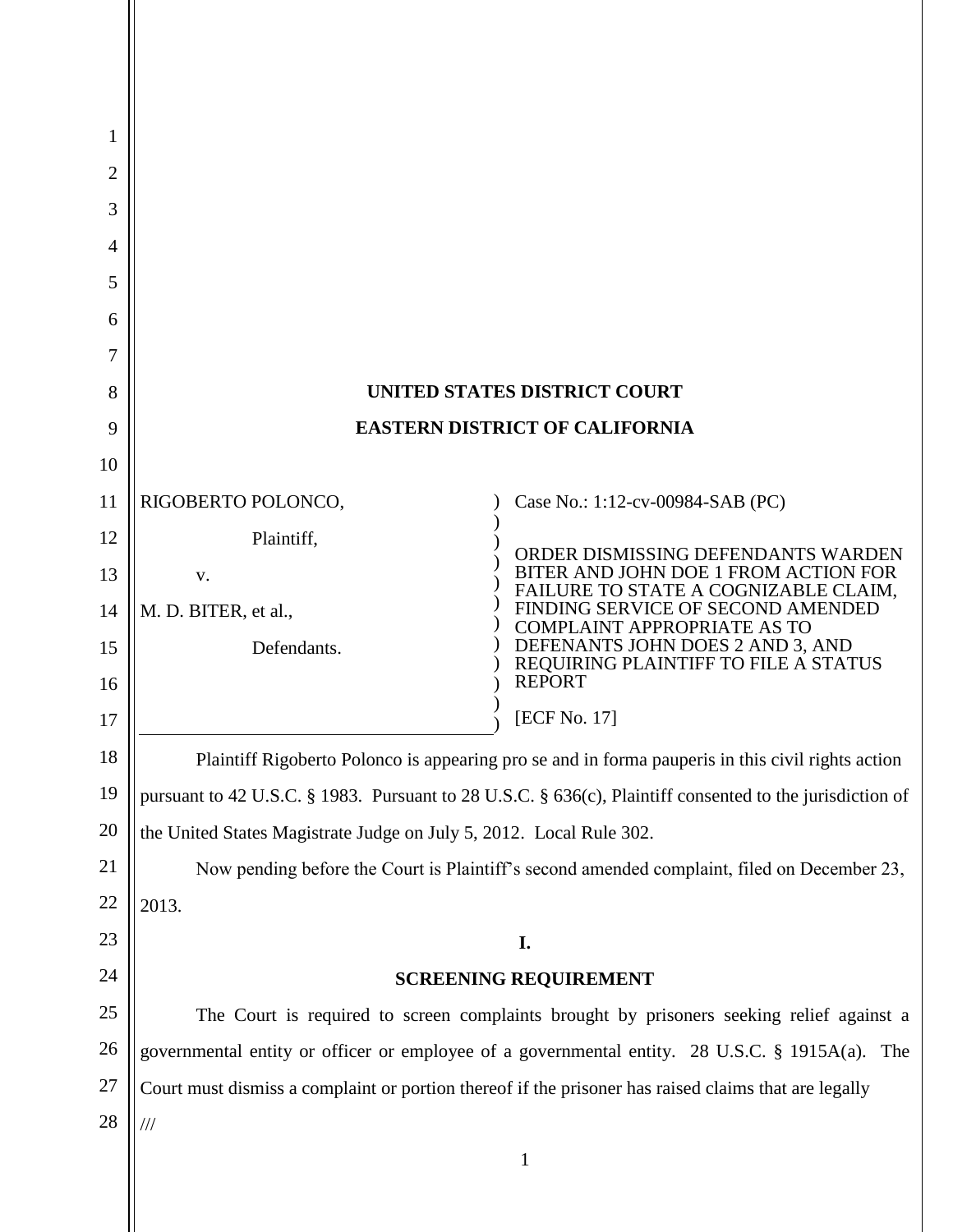"frivolous or malicious," that "fails to state a claim on which relief may be granted," or that "seeks monetary relief against a defendant who is immune from such relief." 28 U.S.C. § 1915(e)(2)(B).

A complaint must contain "a short and plain statement of the claim showing that the pleader is entitled to relief. . . ." Fed. R. Civ. P. 8(a)(2). Detailed factual allegations are not required, but "[t]hreadbare recitals of the elements of a cause of action, supported by mere conclusory statements, do not suffice." Ashcroft v. Iqbal, 556 U.S. 662, 678 (2009) (citing Bell Atlantic Corp. v. Twombly, 550 U.S. 544, 555 (2007)). Plaintiff must demonstrate that each named defendant personally participated in the deprivation of his rights. Iqbal, 556 U.S. at 676-677; Simmons v. Navajo County, Ariz., 609 F.3d 1011, 1020-1021 (9th Cir. 2010).

Prisoners proceeding pro se in civil rights actions are still entitled to have their pleadings liberally construed and to have any doubt resolved in their favor, but the pleading standard is now higher, Wilhelm v. Rotman, 680 F.3d 1113, 1121 (9th Cir. 2012) (citations omitted), and to survive screening, Plaintiff's claims must be facially plausible, which requires sufficient factual detail to allow the Court to reasonably infer that each named defendant is liable for the misconduct alleged. Iqbal, 556 U.S. at 678-79; Moss v. U.S. Secret Serv., 572 F.3d 962, 969 (9th Cir. 2009). The "sheer possibility that a defendant has acted unlawfully" is not sufficient, and "facts that are 'merely consistent with' a defendant's liability" falls short of satisfying the plausibility standard. Iqbal, 556 U.S. at 678; Moss, 572 F.3d at 969.

# **II.**

# **PLAINTIFF'S COMPLAINT**

The events at issue in the second amended complaint took place at Kern Valley State Prison (KVSP). On May 5, 2011, Defendant Warden M.D. Biter failed to adhere to the California Department of Corrections and Rehabilitation (CDCR) policy for the safety and security.

28 Plaintiff contends the control official observed Plaintiff choking on a gold chain. Guard 2 handcuffed Plaintiff and advised him to lay down on his stomach which caused a serious of breath. Guard 3 observed the urgent need for medical assistance and "rushed" Plaintiff putting his leg and full body weight on his back. Both Guards 2 and 3, restrained Plaintiff while he was in urgent medical need, and walked Plaintiff down the stairs resulting in Plaintiff falling more than once. At one point,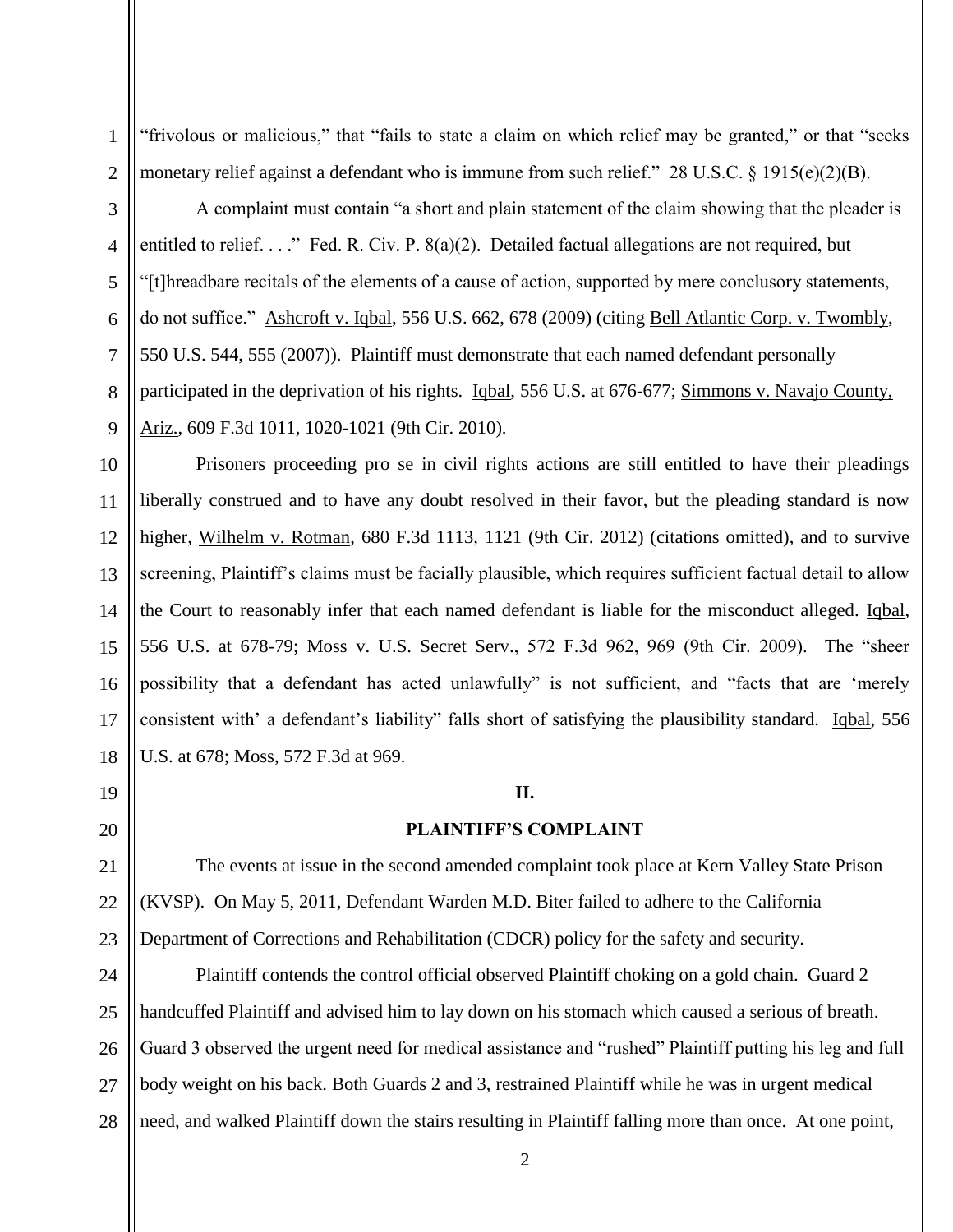1 2 3 Plaintiff's foot got stuck in between the step, and Guard 3 pulled his leg causing Plaintiff to stumble on the stairs. Guard 3 repeatedly pulled Plaintiff's hands up causing his shoulders to pop resulting in him falling to the ground.

Warden M. D. Biter is responsible for enforcing and training all employees at KVSP. The lack of training of Guards 2 and 3 caused Plaintiff to suffer.

#### **III.**

# **DISCUSSION**

### **A. Excessive Force**

9 10 11 12 13 14 15 16 17 18 19 20 Section 1983 provides a cause of action for the violation of Plaintiff's constitutional or other federal rights by persons acting under color of state law. Nurre v. Whitehead, 580 F.3d 1087, 1092 (9th Cir 2009); Long v. County of Los Angeles, 442 F.3d 1178, 1185 (9th Cir. 2006); Jones v. Williams, 297 F.3d 930, 934 (9th Cir. 2002). The Cruel and Unusual Punishments Clause of the Eighth Amendment protects prisoners from the use of excessive physical force. Wilkins v. Gaddy, 559 U.S. 34, 37-38 (2010) (per curiam); Hudson v. McMillian, 503 U.S. 1, 8-9, 112 S.Ct. 995 (1992). What is necessary to show sufficient harm under the Eighth Amendment depends upon the claim at issue, with the objective component being contextual and responsive to contemporary standards of decency. Hudson, 503 U.S. at 8 (quotation marks and citations omitted). For excessive force claims, the core judicial inquiry is whether the force was applied in a good-faith effort to maintain or restore discipline, or maliciously and sadistically to cause harm. Wilkins, 559 U.S. at 37 (quoting Hudson, 503 U.S. at 7) (quotation marks omitted).

21 22 23 24 25 Not every malevolent touch by a prison guard gives rise to a federal cause of action. Wilkins, 559 U.S. at 37 (quoting Hudson, 503 U.S. at 9) (quotation marks omitted). Necessarily excluded from constitutional recognition is the de minimis use of physical force, provided that the use of force is not of a sort repugnant to the conscience of mankind. Wilkins, 559 U.S. at 37-38 (quoting Hudson, 503 U.S. at 9-10) (quotations marks omitted). In determining whether the use of force was wanton and unnecessary, courts may evaluate the extent of the prisoner's injury, the need for application of force, the relationship between that need and the amount of force used, the threat reasonably perceived by

3

26 27 28

4

5

6

7

8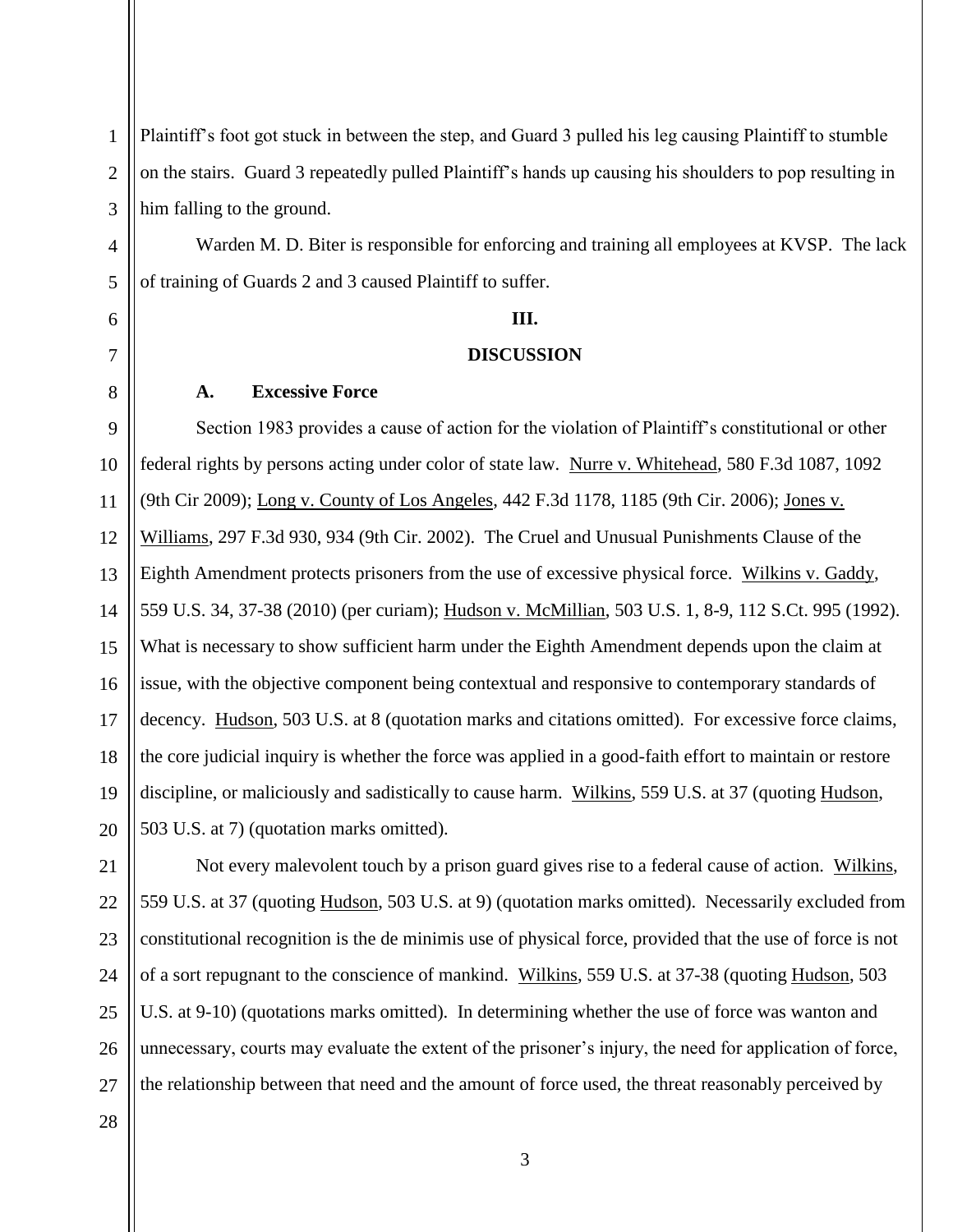the responsible officials, and any efforts made to temper the severity of a forceful response. Hudson, 503 U.S. at 7 (quotation marks and citations omitted).

2

1

While the absence of a serious injury is relevant to the Eighth Amendment inquiry, it does not end it. Hudson, 503 U.S. at 7. The malicious and sadistic use of force to cause harm always violates contemporary standards of decency. Wilkins, 559 U.S. at 37 (quoting Hudson, 503 U.S. at 9) (quotation marks omitted). Thus, it is the use of force rather than the resulting injury which ultimately counts. Wilkins, 559 U.S. at 37.

The complaint states a claim against John Does 2 and 3 based on their role in the use of force upon Plaintiff on May 5, 2011. However, Plaintiff fails to state a cognizable claim against Defendant John Doe 1, as he merely alleges that this defendant observed his "chocking." Plaintiff fails to allege that John Doe 1 used any force on Plaintiff. Plaintiff's bare allegation that he observed him "chocking" is insufficient as he has not alleged any facts linking acts or omissions, which suggest he participated or directed the violations, or knew of the violations and filed to prevent them. Iqbal, 556 U.S. at 678.

## **B. Supervisory Liability**

 Plaintiff continues to name Warden M.D. Biter as a Defendant in this action. However, as Plaintiff was previously advised, under section 1983, Plaintiff must prove that the defendants holding supervisory positions personally participated in the deprivation of his rights. Jones v. Williams, 297 F.3d 930, 934 (9th Cir. 2002). There is no respondeat superior liability, and each defendant is only liable for his or her own misconduct. Igbal, at 1948-49. A supervisor may be held liable for the constitutional violations of his or her subordinates only if he or she "participated in or directed the violations, or knew of the violations and failed to act to prevent them." Taylor v. List, 880 F.2d 1040, 1045 (9th Cir. 1989); Corales v. Bennett, 567 F.3d 554, 570 (9th Cir. 2009); Preschooler II v. Clark County School Board of Trustees, 479 F.3d 1175, 1182 (9th Cir. 2007); Harris v. Roderick, 126 F.3d 1189, 1204 (9th Cir. 1997).

Plaintiff's amended complaint is devoid of any allegations supporting the existence of a supervisory liability claim against Warden Biter. The only basis for such a claim would be respondeat superior, which is precluded under section 1983.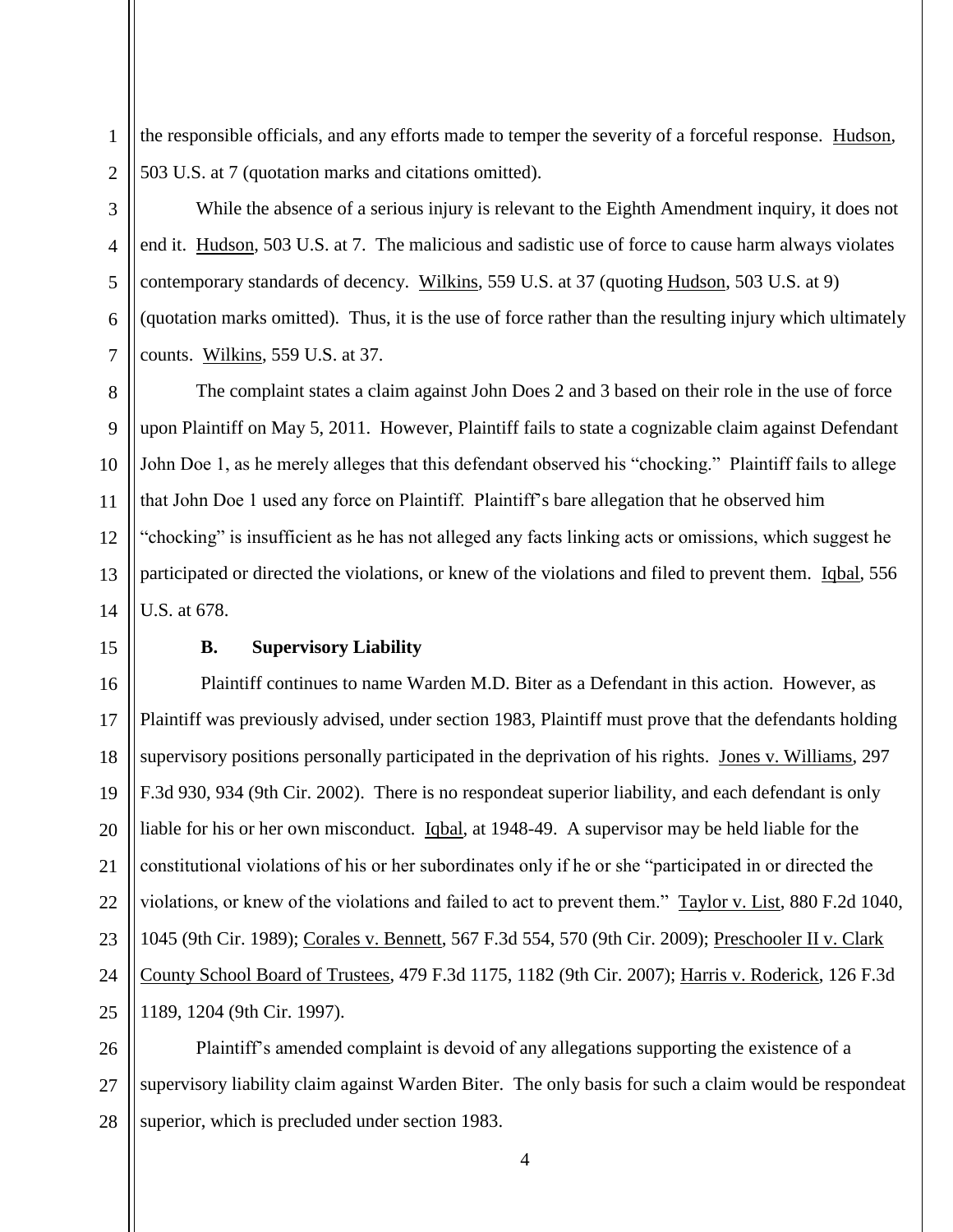1 2

3

4

5

6

7

8

# **C. Dismissal Without Leave to Amend**

Generally, leave to amend a dismissed complaint should be granted if it appears at all possible that the plaintiff can correct the defects in the complaint. Lopez v. Smith, 203 F.3d 1122, 1130 (9th Cir. 2000). However, leave to amend may be denied when a plaintiff was previously notified of the deficiencies in his claims but did not cure them. See Chodos v. West Publishing Co., 292 F.3d 992, 1003 (9th Cir. 2002).

Here, Plaintiff was previously informed of the deficiencies in his claims and his Second Amended Complaint failed to cure them. Accordingly, the Court will dismiss Plaintiff's Second Amended Complaint without leave to amend.

9 10

### **D. Service of Doe Defendants**

11 12 13 14 15 16 As Plaintiff was advised in the Court's November 18, 2013, screening order, although the use of Doe defendants is acceptable to withstand dismissal of the complaint at the initial review stage, using Doe defendants creates its own problem: those persons cannot be served with process in this action until they are identified by their real names. The burden is on plaintiff to discover the identity of the defendants. Plaintiff will be required to notify the Court how much time he needs to conduct discovery to ascertain the identities of Does 2 and 3.

### **IV.**

# **ORDER**

Based on the foregoing,

IT IS HEREBY ORDERED that:

21 22 1. Defendants Warden Biter and John Doe 1 are dismissed from the action for failure to state a cognizable claim;

23 24

17

18

19

20

2. This action shall proceed on Plaintiff's excessive force claim against John Does 2 and 3;

25 26 27 3. Within fifteen (15) days from the date of service of this order, Plaintiff shall file a status report notifying the Court how much time he needs to conduct discovery to ascertain the identities of the two Doe defendants; and

28 ///